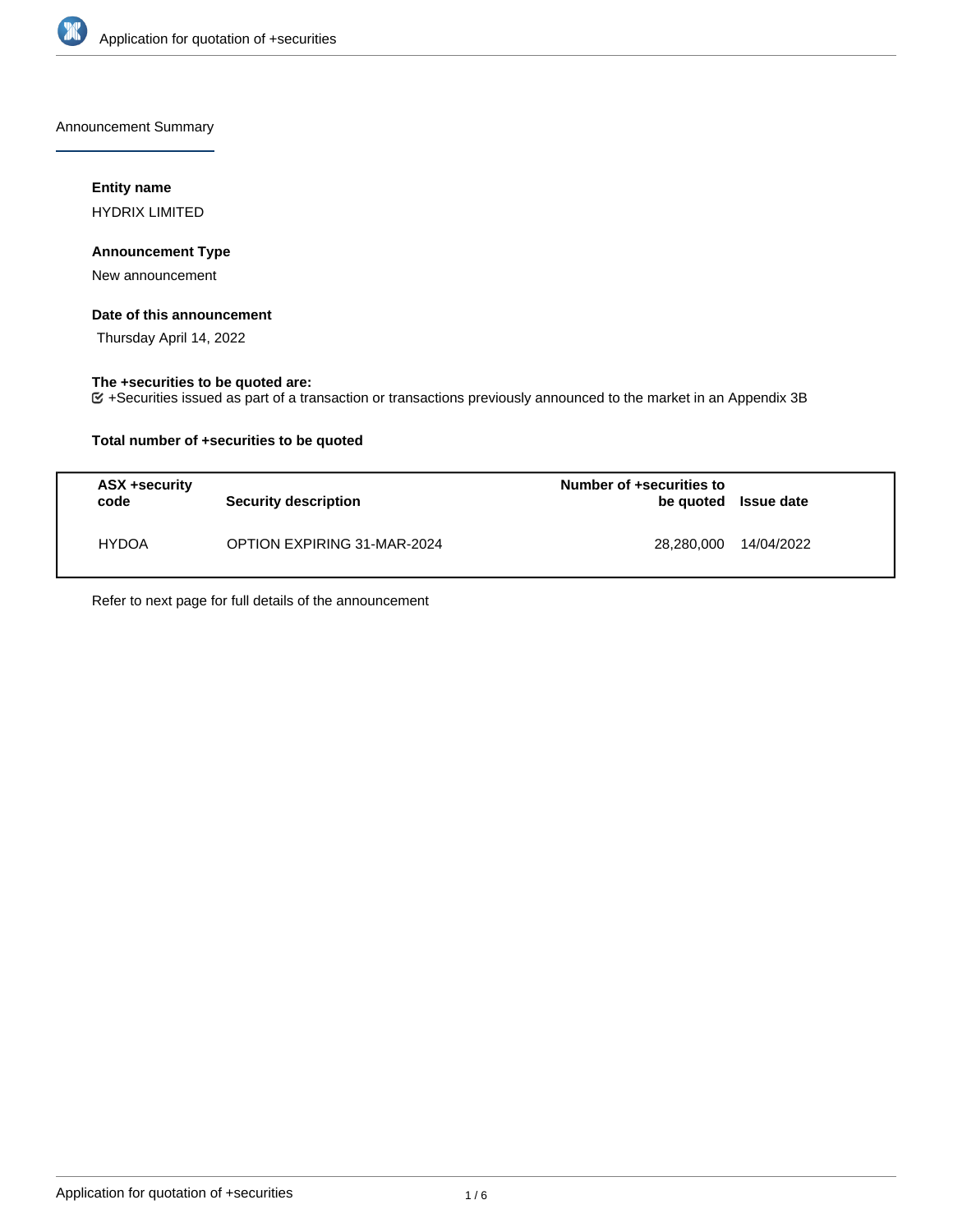

Part 1 - Entity and announcement details

## **1.1 Name of entity**

HYDRIX LIMITED

We (the entity named above) apply for +quotation of the following +securities and agree to the matters set out in Appendix 2A of the ASX Listing Rules.

**1.2 Registered number type** ABN

**Registration number** 84060369048

**1.3 ASX issuer code** HYD

**1.4 The announcement is**

New announcement

### **1.5 Date of this announcement**

14/4/2022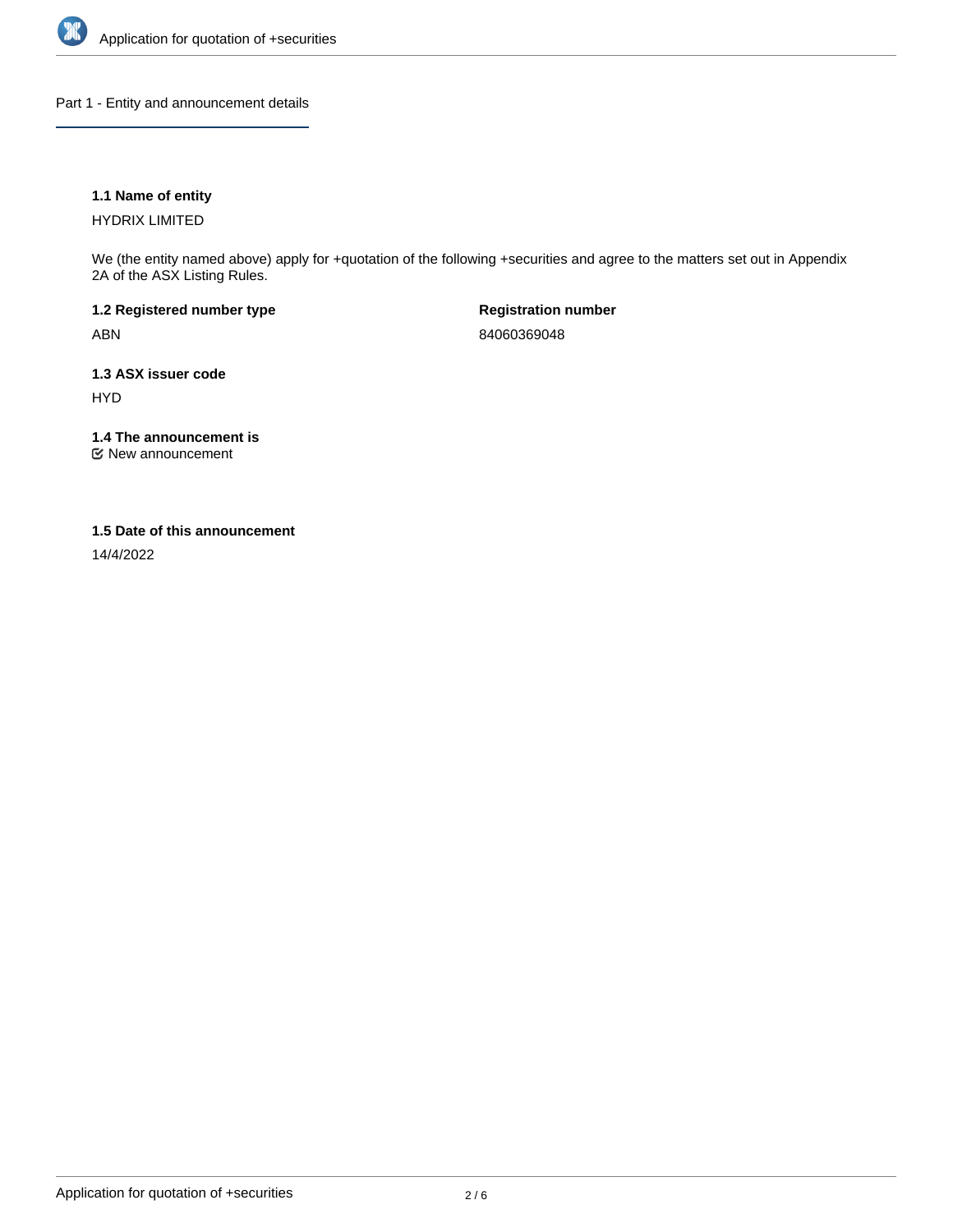

# Part 2 - Type of Issue

## **2.1 The +securities to be quoted are:**

+Securities issued as part of a transaction or transactions previously announced to the market in an Appendix 3B

#### **Previous Appendix 3B details:**

| <b>Announcement Date and</b><br>Time | <b>Announcement Title</b>                   | Selected Appendix 3B to submit quotation<br>reguest |  |
|--------------------------------------|---------------------------------------------|-----------------------------------------------------|--|
| 07-Apr-2022 09:57                    | New - Proposed issue of securities -<br>HYD | A placement or other type of issue                  |  |

**2.3a.2 Are there any further issues of +securities yet to take place to complete the transaction(s) referred to in the Appendix 3B?** No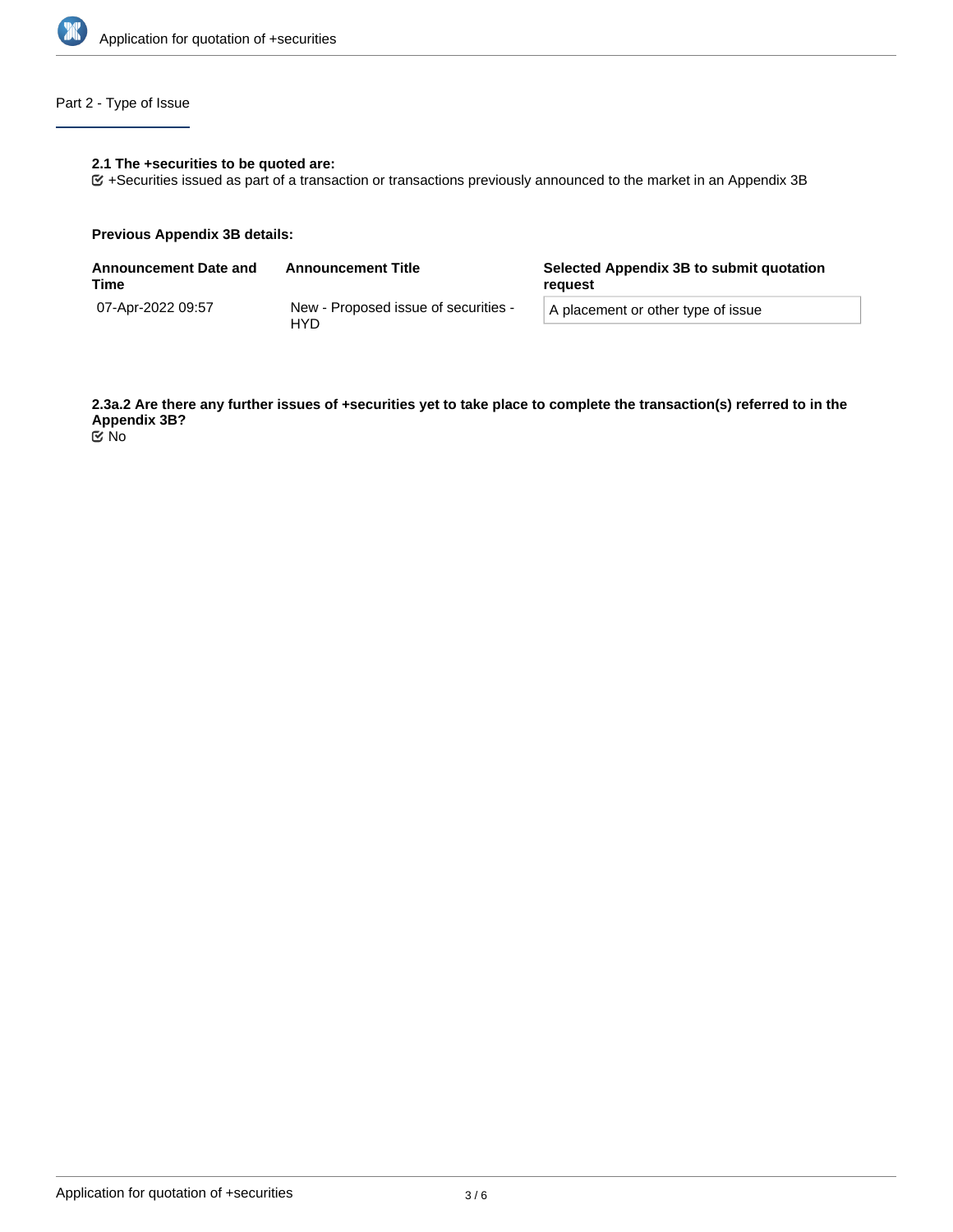

Part 3A - number and type of +securities to be quoted where issue has previously been notified to ASX in an Appendix 3B

### Placement Details

# **ASX +security code and description**

HYDOA : OPTION EXPIRING 31-MAR-2024

### **Issue date**

14/4/2022

# Distribution Schedule

**Provide a distribution schedule for the new +securities according to the categories set out in the left hand column including the number of recipients and the total percentage of the new +securities held by the recipients in each category.**

| Number of +securities held | <b>Number of holders</b> | Total percentage of +securities held<br>For example, to enter a value of 50%<br>please input as 50.00 |
|----------------------------|--------------------------|-------------------------------------------------------------------------------------------------------|
| $1 - 1,000$                | 0                        | 0.00%                                                                                                 |
| $1,001 - 5,000$            | 0                        | 0.00%                                                                                                 |
| $5,001 - 10,000$           | 0                        | 0.00%                                                                                                 |
| 10,001 - 100,000           | 41                       | 10.05 %                                                                                               |
| 100,001 and over           | 41                       | 89.95 %                                                                                               |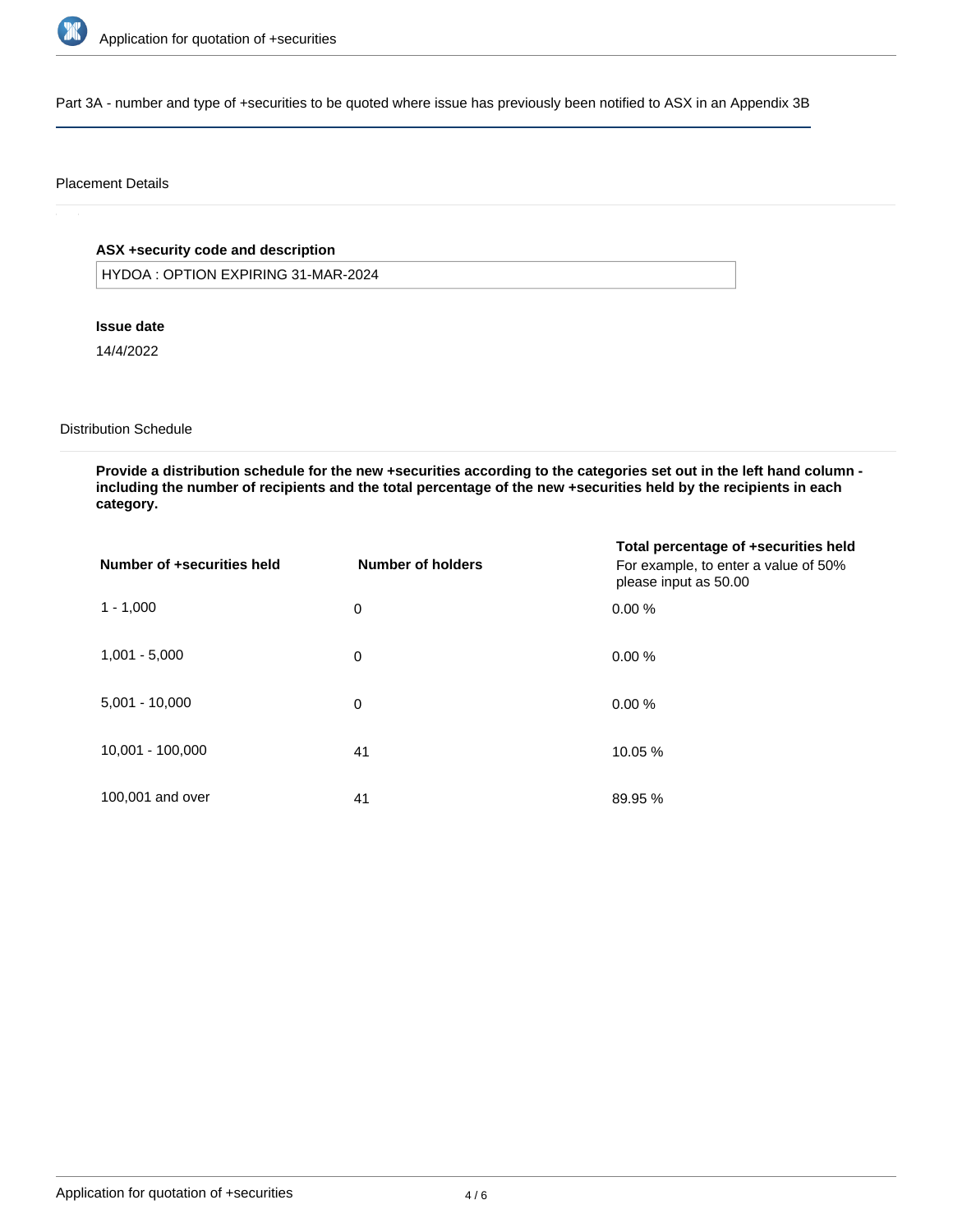

Issue details

## **Number of +securities to be quoted**

28,280,000

#### **Are the +securities being issued for a cash consideration?**

No

## **Please describe the consideration being provided for the +securities**

The options are being issued as free attaching options, on the basis of one attaching option for every one share subscribed for under the Company's recent placement (announced on 28 February 2022).

# **Please provide an estimate (in AUD) of the value of the consideration being provided per +security for the +securities to be quoted**

0.180000

#### **Any other information the entity wishes to provide about the +securities to be quoted**

Further information relating to the options is set out in the Company's Prospectus, lodged with ASX on 7 April 2022.